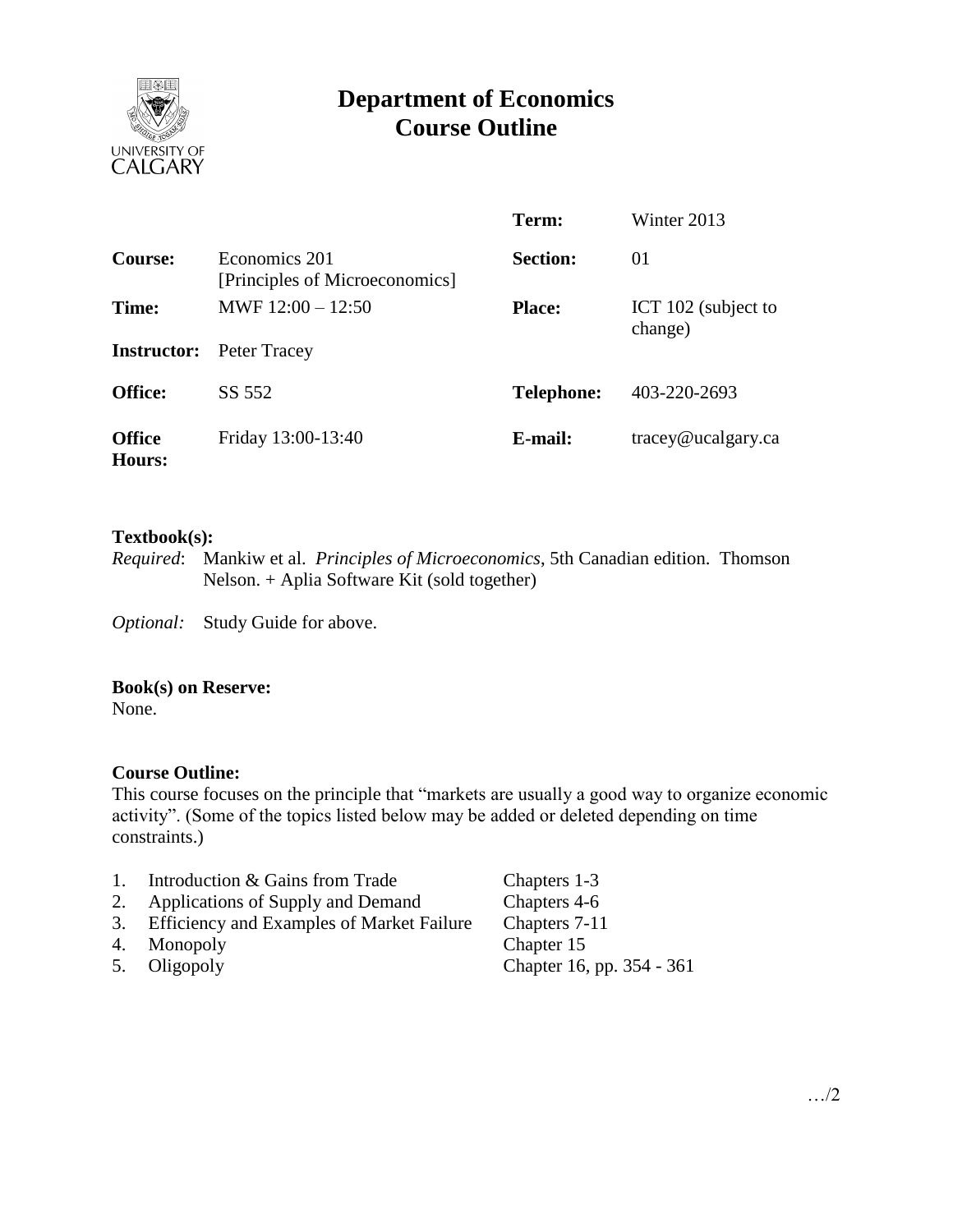# **Grade Determination and Final Examination Details:**

| 6 assignments (using Aplia), of which the 5 best will count | <b>20 %</b> |
|-------------------------------------------------------------|-------------|
| Midterm Examination: Monday, February 4, 2013               | 30%         |
| Final Examination                                           | 50%         |

## Assignments:

- 1. In order to complete assignments in this course, you will be required to access the Aplia website at [http://aplia.com.](http://aplia.com/) Please register on the website within the first week of classes.
- 2. Due dates for the assignments will be announced on the Aplia site during the first week of the semester.
- 3. Course material dealing with a particular assignment will typically be covered in class at least four days before the assignment is due; thus, assignments can be completed at any time up to and including the due date. Only the best five assignments will count towards your final mark. Given these factors, only situations where someone can document illness or domestic affliction for an extended period (i.e., the entire 4 days prior to the due date) would possibly warrant shifting the assignment weight to the final exam. Furthermore, technical problems can be expected to occur sometimes with computer systems and internet availability, so it may be a good idea to not wait until the last minute to submit your assignment. Technical problems will typically not justify shifting the assignment weight to the final exam.
- 4. Using Aplia, you will be able to complete practice problem sets prior to each assignment. In the practice problem sets, you will obtain immediate feedback as to whether you have answered a question correctly. In many cases you will be provided with an explanation if you have not answered correctly. Your results in the practice problem sets are not counted or reported to the instructor. It is strongly recommended that you do the practice problems related to a particular assignment prior to completing the assignments.
- 5. Emails regarding Aplia should be directed towards the providers of Aplia, or to the teaching assistants (TAs), who will be assigned to this course.

# Examinations*:*

- 1. Examinations will consist of multiple choice questions.
- 2. The midterm examination will be held during the lecture time. **The exam must be completed during the specified time. Extra time will not be given for any reason.**
- 3. The final examination will last for two hours and will be scheduled by the Registrar. **The exam must be completed during the specified time. Extra time will not be given for any reason.**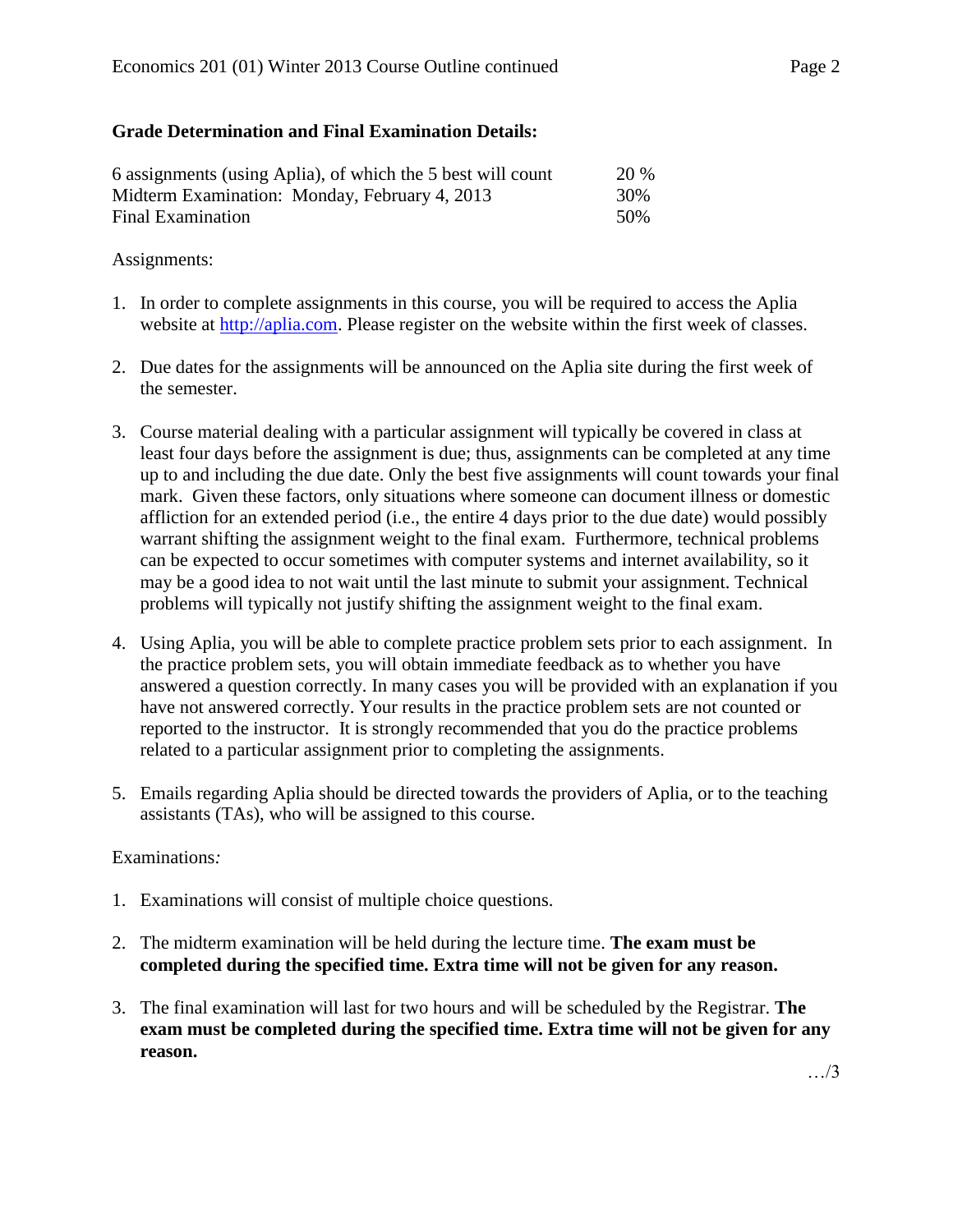- 
- 4. The use of a non-programmable calculator during tests and examinations is permitted. **The use of graphing calculators, cell phones, and computers is not permitted.**

Assignments, the midterm exam, and the final exam are marked on a numerical (percentage) basis and then converted to letter grades. The course grade is then calculated using the weights indicated above. As a guide to determining standing, these letter grade equivalences will generally apply:

| $A+ 97-100 B$           | $79 - 83$ C- | $62 - 66$ |
|-------------------------|--------------|-----------|
| A $92-96$ B- $76-78$ D+ |              | 57 - 61   |
| A- $89-91$ C+ 73-75 D   |              | $50 - 56$ |
| $B+ 84-88$ C 67 - 72 F  |              | $0 - 49$  |

# **Notes:**

- 1. Students should be aware that no "make-up" midterms will be given. Any student who finds it necessary to miss the midterm must notify the instructor in advance and produce a valid medical certificate or other required documentation in order to have the weighting adjusted. This adjustment will result in the final exam counting for 80% of the final grade and the Aplia assignments counting for 20% of the final grade. Note that deferred final examinations may contain short/long answer questions. Also, deferred final examinations do not have to cover the same material or have the same format as the regular final examination.
- 2. Examinations will not be given prior to the scheduled date.
- 3. Students should be aware of the academic regulations outlined in The University of Calgary Calendar.
- 4. **The use of cell phones for any purpose in class is prohibited**. **The classroom will be a no cell phone zone. Computers may be used for note-taking purposes only.**
- 5. Students seeking reappraisal of a piece of graded term work should discuss their work with the instructor *within* 15 days of the work being returned to class. However, the earliest that grades will be discussed will be two days after the return of an assignment or examination.
- 6. Students will be responsible for all material listed on the course outline, regardless of whether or not the material has been covered in class, unless the instructor notifies the class that the material will not be covered.
- 7. Please note that the following types of emails will receive no response: emails not addressed to anyone in particular; emails where the recipient's name is not spelled correctly; anonymous emails; emails which do not specify the course and section in which you are registered; and, emails involving questions that are specifically addressed on the course outline.
- 8. It is the student's responsibility to request academic accommodations. If you are a student with a documented disability who may require academic accommodation and have not registered with the Disability Resource Centre, please contact their office at 220-8237.